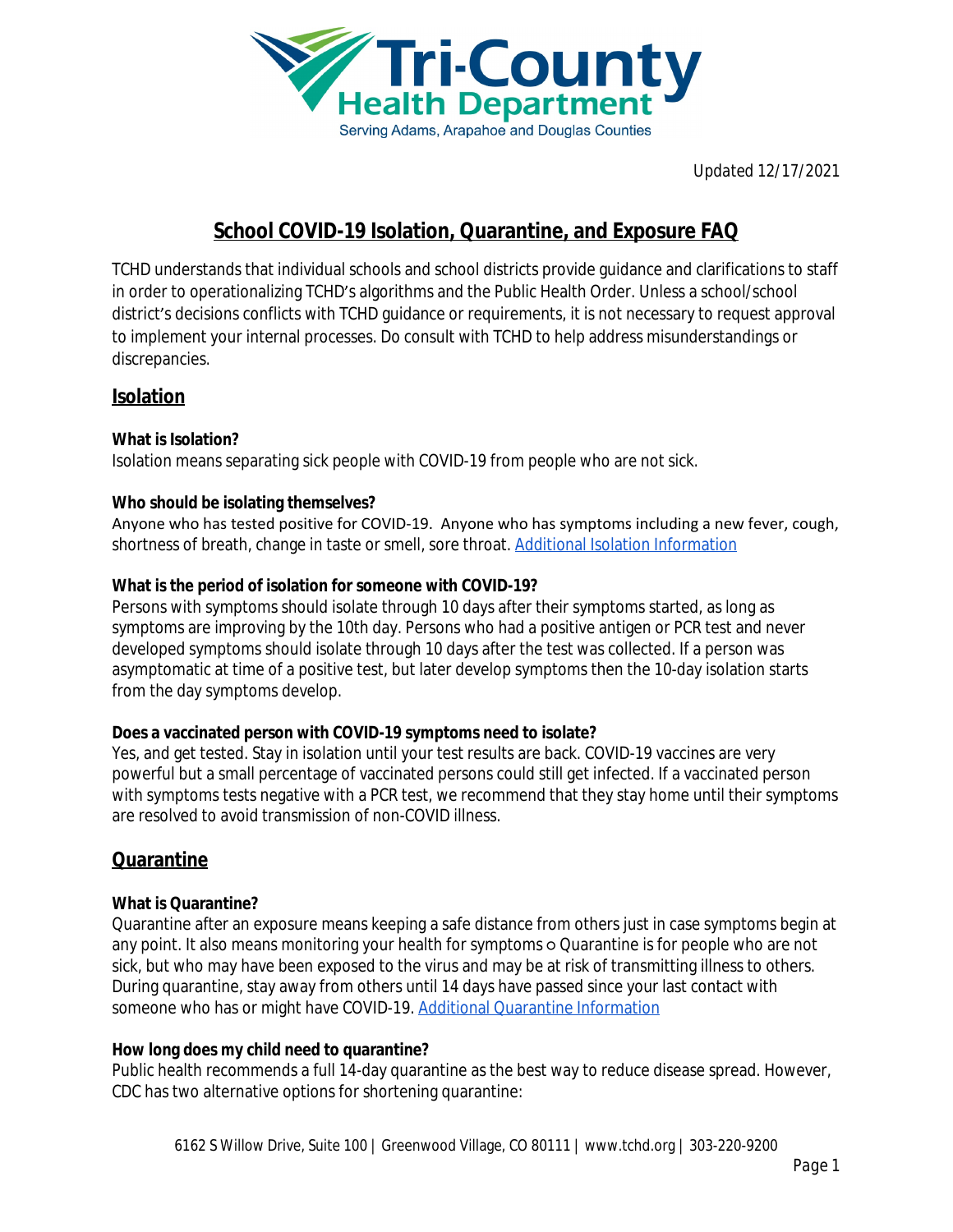

- Quarantine can end after Day 10 if no symptoms have developed during daily monitoring; a test is not required.
- Quarantine can end after Day 7 if no symptoms have developed during daily monitoring and if you have a negative molecular or antigen test. The test must be collected within 2 days of the planned end of quarantine (in other words, 5 days after exposure), and a negative test result must be back before ending quarantine.
- Under no circumstances should the quarantine end before 7 days have fully passed.

Quarantine will always begin on the day of last contact with someone who has or might have COVID-19. Additionally, your child's school may be utilizing one of the shortened quarantine options. Please check with your child's school for more information on their protocols.

# **Why are we not requiring quarantine for routine classroom exposure?**

CDPHE and TCHD acknowledge the importance of in-person learning and aim to reduce in-person learning disruptions related to quarantine this school year. Public health strives to strike a balance between maintaining in-person classroom learning and setting an acceptable level of risk for COVID-19 transmission. Exposures in routine classroom settings are expected to have a lower risk especially in the context of universal masking. However, TCHD does recommend that schools send exposure notifications to families of children that were identified as a close contact within the classroom.

# **Are students exposed in a lunchroom required to quarantine?**

At this time, TCHD is not requiring quarantine for an exposure that occurs in a lunchroom setting. However, if the investigation identifies further transmission related to the exposure, then TCHD could implement additional measures including quarantine.

#### **How does basketball in PE differ from after-school basketball in athletics or choir/band class differ from choir/band as an extracurricular activity?**

At this time, TCHD is not requiring quarantine for routine indoor physical education classes, or choir/band held within routine classes. Masking should be in place per TCHD's Public Health Order as an additive disease control measure. For children who participate in formal after-school sports, the duration and intensity of person-to-person contact and exposure is greater. Team activities likely include before and after play meetings, which can also pose a risk.

#### **What if someone in our home tests positive for COVID-19? How long do my children need to stay home from school/child care?**

Individuals who have an exposure to COVID-19 in their household are at high risk for infection. These individuals must quarantine from their date of last exposure to a positive case. The family should try as best as possible to separate the infected person from other household members (i.e. separate bedrooms, separate bathrooms, meal prep and eating on their own). However, if other family members cannot be adequately separated from the infected person, quarantine would start after the positive family member ends their 10-day isolation period.

Please refer to [CDC Quarantine Calendar](https://bbk12e1-cdn.myschoolcdn.com/ftpimages/162/misc/misc_231037.pdf)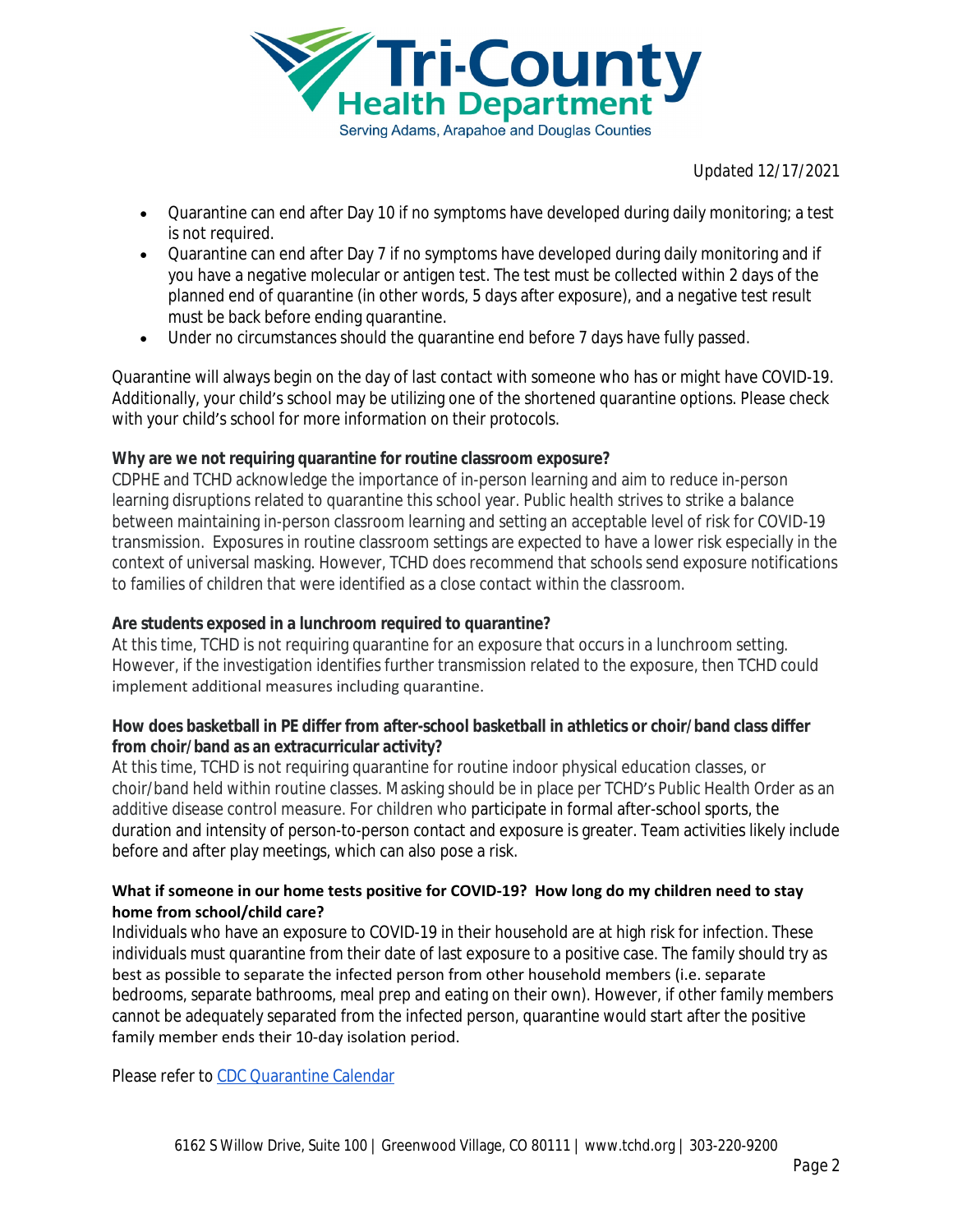

#### **If my child has previously been diagnosed with COVID-19 and/or has received a positive antibody test do they need to quarantine if they are exposed during an outbreak in their school?**

If someone had a PCR or antigen test-confirmed COVID-19 infection during the 90 days prior to a new exposure, they do not need to quarantine but should monitor for symptoms for 14 days after their last date of contact. Antibody testing cannot be used to be excluded from quarantine; someone with a positive antibody test still needs to quarantine after an exposure.

# **Can a symptomatic exposed person use a shortened quarantine (7- or 10-day option)?**

No. Any person exposed to COVID-19 who then develops symptoms is not eligible for shortened quarantine. Instead the person should begin isolation and get tested. If a PCR test taken after symptoms began is negative, the person still should quarantine for 14 days after the exposure.

# **Is public health requiring quarantining unvaccinated adults that have a community exposure?**

If someone is unvaccinated and has community exposure then they need to quarantine. This applies to adults and children.

#### **Why do fully vaccinated individuals not have to quarantine after an exposure given the delta variant can be transmitted through vaccinated individuals?**

COVID-19 vaccines provide excellent protection against severe illness, hospitalization, and death even from the delta variant. Vaccines also significantly reduce the risk of any COVID-19 infection, although effectiveness is lower. Vaccine breakthrough cases are expected, but overall the chance of a fully vaccinated person getting infected is extremely low. Therefore, CDC does not recommend fully vaccinated persons quarantine following an exposure, and instead they should get a test 5-7 days after the exposure, wear a mask until they have a negative test, and continue to monitor for symptoms.

**Are students exposed outside of school at club sports, home, sleepover etc. required to quarantine?** Yes, those out-of-school settings are considered a high-risk exposure and quarantine is required. During a public health case investigation TCHD would instruct the positive case to let their contacts know they were exposed and to quarantine. Club sports send their own notification letters and outline quarantine to exposed players.

# **Exposures**

# **What is a low-risk/classroom exposure?**

TCHD is implementing CDPHE'[s Practical Guide for Operationalizing CDC](https://linkprotect.cudasvc.com/url?a=https%3a%2f%2fcovid19.colorado.gov%2fpractical-guide-for-operationalizing-cdc-school-guidance&c=E,1,TUz23G0tzj4bx7JzhwQVa8tbiikUR_Yol_ZA-IE1sQbisUasUAm1z2hDaf2F7rWsi_j8s_b3CqbhHziMhTyRd5XQDRnpMW0yXqJqcnn7GUGU1DQ,&typo=1)'s School Guidance. In a routine classroom with universal mask use, a COVID-19 exposure will not result in automatic quarantine. If cases increase in the same routine classroom setting, then additional measures including quarantine could be implemented. At the beginning of the 21-22 school year, TCHD chose to expand the definition of routine classroom to include the lunch room as well as physical education, or band/or choir class when the class takes place during regular school hours and not before or after school.

Although quarantine might not be implemented following an exposure in a routine classroom setting as defined above, TCHD expects that schools remain alert for additional cases in that classroom occurring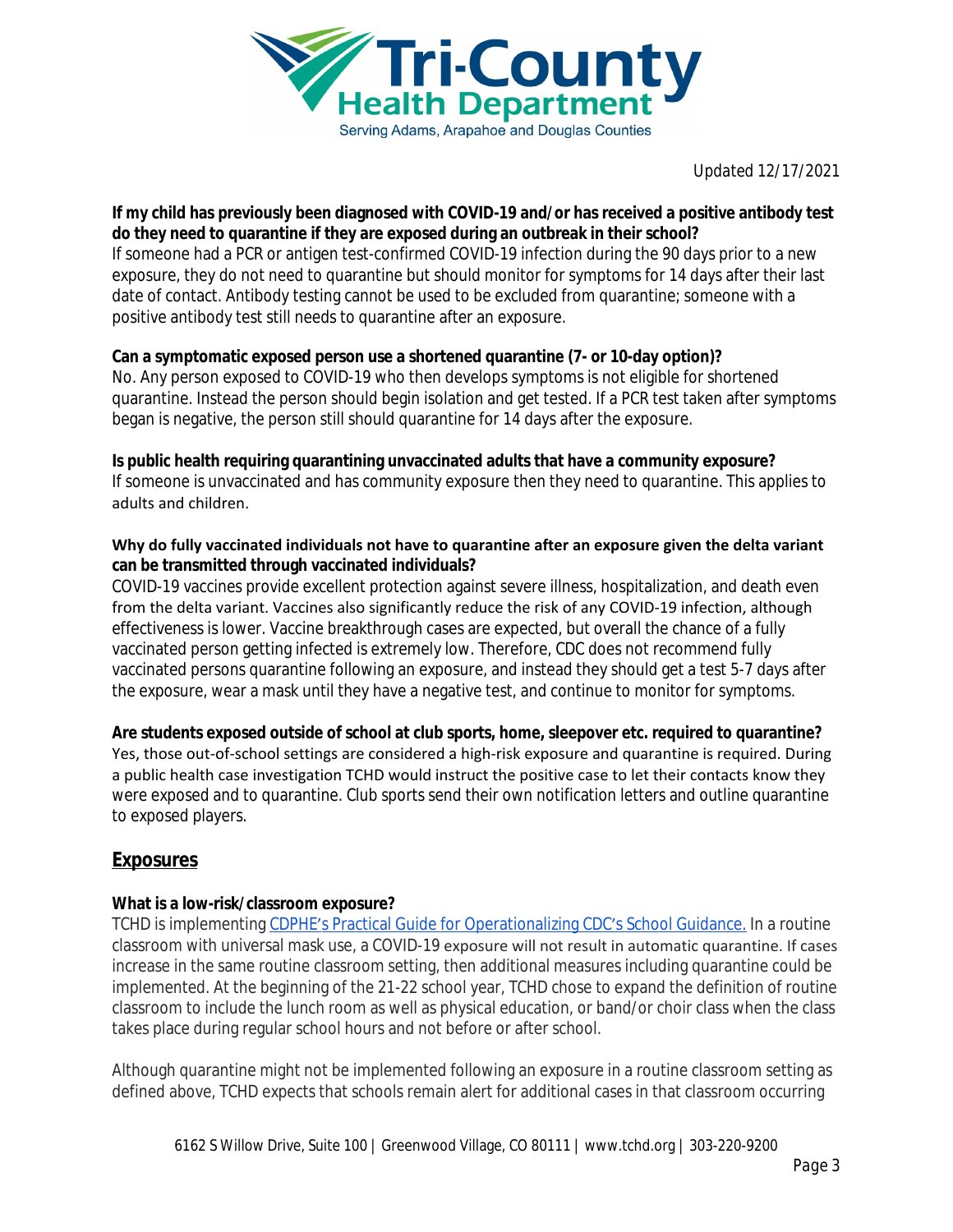

up to 14 days after the initial positive staff/student began isolation. We recommend that schools send out an exposure notification outlining what the student/staff should do in school and at home following potential exposures in classroom settings. If a child does develop symptoms, we recommend testing [\(free testing sites](https://www.tchd.org/827/Free-Testing-Sites) can be found on our website). If a school identifies an outbreak (5 or more connected cases within a 14-day period, [Colorado COVID-19 Case and Outbreak Definitions](https://docs.google.com/document/d/1e-IWLtzJNCgI2gzPONGvEASGgse85WuBmcToc9ev-74/edit)) contact tracing and quarantine are required for exposed unvaccinated close contacts. A school is required to report all positive COVID cases and outbreaks to local public health.

# **What is a high-risk exposure?**

A high-risk exposure represents a setting where an exposure is much more likely to result in spread of disease, which often is settings of intense physical contact or activities associated with forced expiration. Examples of high-risk exposures include extracurricular activities outside the classroom setting, such as close contact sports (e.g. football, wrestling, basketball), indoor choir or band held outside classroom settings and aftercare programs held on school property (childcare, clubs etc.). Additionally, exposures in classrooms that do not adhere to the mask mandate resulting in many students being unmasked would be considered high risk.

# **If students and teachers are wearing masks in a high-risk setting, is it still considered high risk?**

Someone exposed in a high-risk setting will need to quarantine regardless of mask use. There are two exceptions to quarantine: if the exposed person is fully vaccinated or has had a documented positive COVID-19 test within the previous 90 days, then quarantine is not required.

# **How do I know if my child was a close contact for a routine classroom exposure?**

TCHD recommends that schools send exposure notifications to parents if their child is identified as a close contact in a routine classroom setting. This may vary depending on the school. Please check with your child's school to determine their protocols.

# **Is TCHD responsible for contact tracing within the schools/child care setting?**

TCHD consults with school and child care partners regarding exposure and contact tracing assessments. However, schools and child care centers need to perform contact tracing themselves as their staff have the most accurate information to assess an exposure (such as classroom rosters, seating charts, etc.).

# **How many cases has my school reported to Tri-County Health Department?**

A school/child care center is required to report all positive COVID cases to their local public health department. We do not report the number of individual cases associated with a particular school. TCHD reports all outbreaks to CDPHE, and data is available here [CDPHE Outbreak Data](https://covid19.colorado.gov/covid19-outbreak-data). Summary data on pediatric COVID-19 cases is also available here [TCHD Pediatric/School Data Dashboard](https://data.tchd.org/covid19/PedsData/).

# **Is there a specific threshold for when a school would close because of a COVID-19 outbreak?**

No. When a school outbreak is first identified, TCHD works closely with the school or school district to ensure appropriate, enhanced disease control measures are in place and being followed. If despite those measures, the outbreak expands and there is evidence of widespread transmission, then TCHD would discuss the need for school closure. Factors that inform such a decision include: the number of cases in